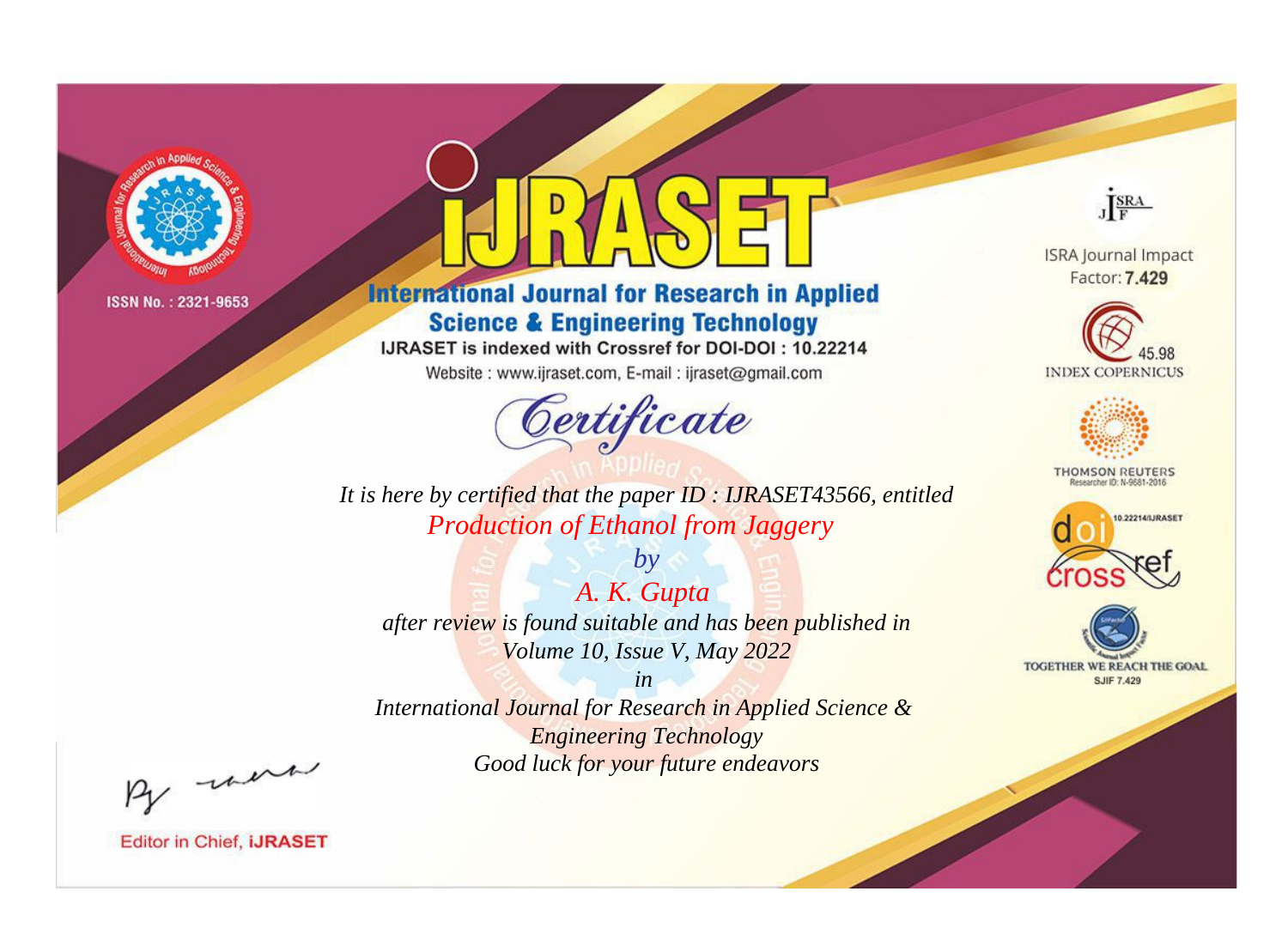

# **International Journal for Research in Applied Science & Engineering Technology**

IJRASET is indexed with Crossref for DOI-DOI: 10.22214

Website: www.ijraset.com, E-mail: ijraset@gmail.com



JERA

**ISRA Journal Impact** Factor: 7.429





**THOMSON REUTERS** 



TOGETHER WE REACH THE GOAL **SJIF 7.429** 

*It is here by certified that the paper ID : IJRASET43566, entitled Production of Ethanol from Jaggery*

*by Md. M. Alam after review is found suitable and has been published in Volume 10, Issue V, May 2022*

*in* 

*International Journal for Research in Applied Science & Engineering Technology Good luck for your future endeavors*

By morn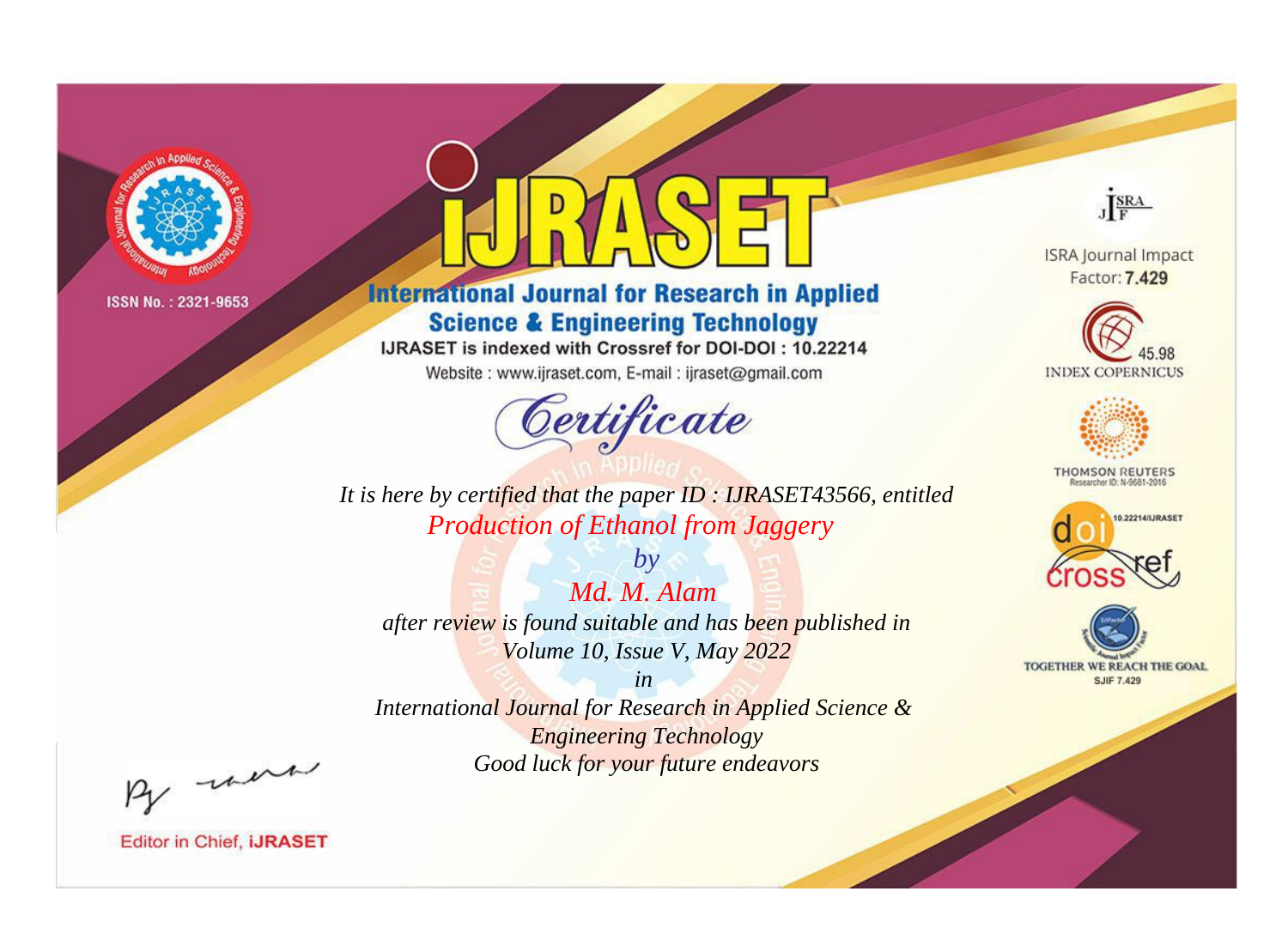

# **International Journal for Research in Applied Science & Engineering Technology**

IJRASET is indexed with Crossref for DOI-DOI: 10.22214

Website: www.ijraset.com, E-mail: ijraset@gmail.com



JERA

**ISRA Journal Impact** Factor: 7.429





**THOMSON REUTERS** 



TOGETHER WE REACH THE GOAL **SJIF 7.429** 

*It is here by certified that the paper ID : IJRASET43566, entitled Production of Ethanol from Jaggery*

*by S. Alam after review is found suitable and has been published in Volume 10, Issue V, May 2022*

*in* 

*International Journal for Research in Applied Science & Engineering Technology Good luck for your future endeavors*

By morn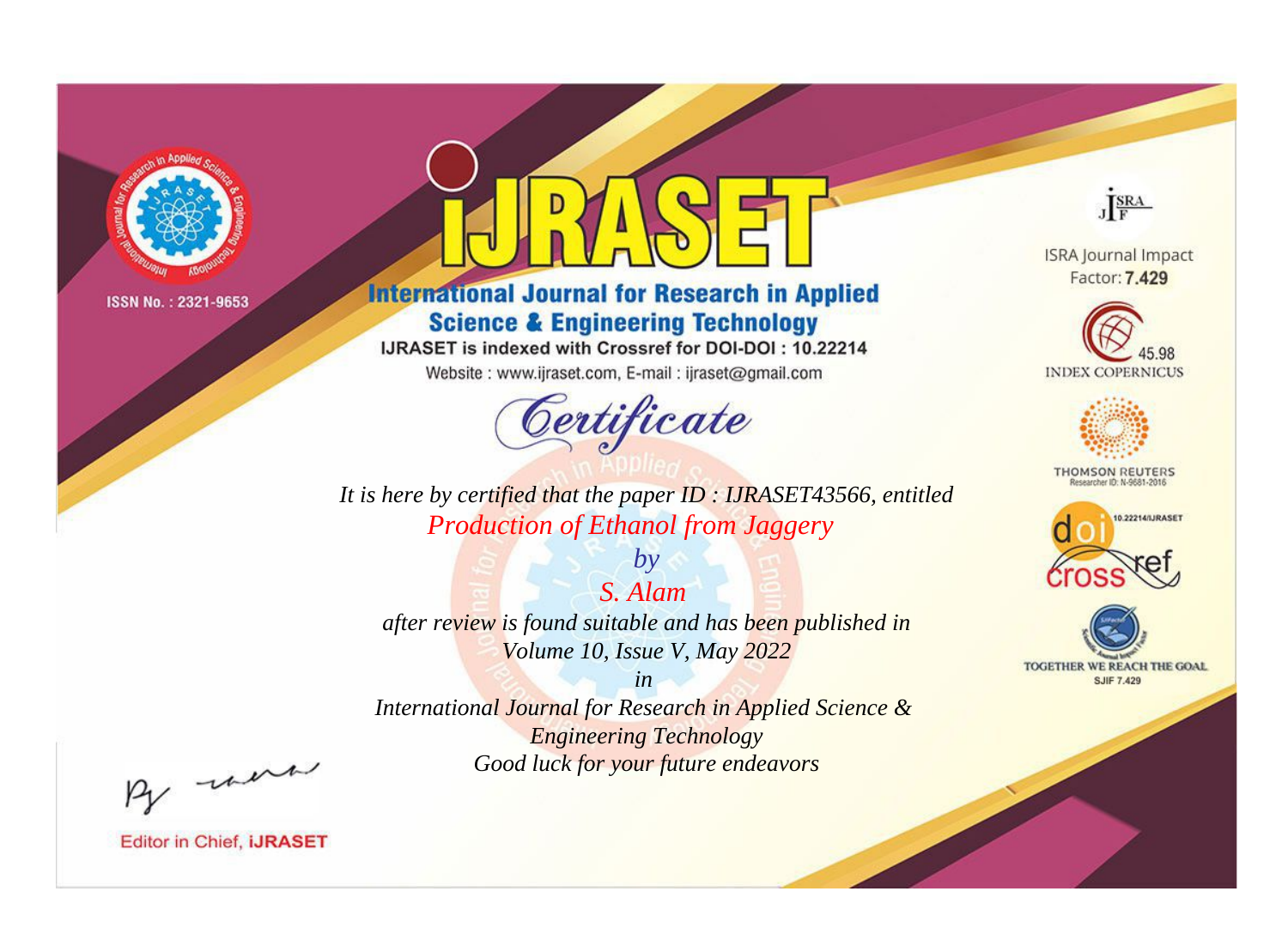

# **International Journal for Research in Applied Science & Engineering Technology**

IJRASET is indexed with Crossref for DOI-DOI: 10.22214

Website: www.ijraset.com, E-mail: ijraset@gmail.com



JERA

**ISRA Journal Impact** Factor: 7.429





**THOMSON REUTERS** 



TOGETHER WE REACH THE GOAL **SJIF 7.429** 

*It is here by certified that the paper ID : IJRASET43566, entitled Production of Ethanol from Jaggery*

*A. Ansari after review is found suitable and has been published in Volume 10, Issue V, May 2022*

*by*

*in* 

*International Journal for Research in Applied Science & Engineering Technology Good luck for your future endeavors*

By morn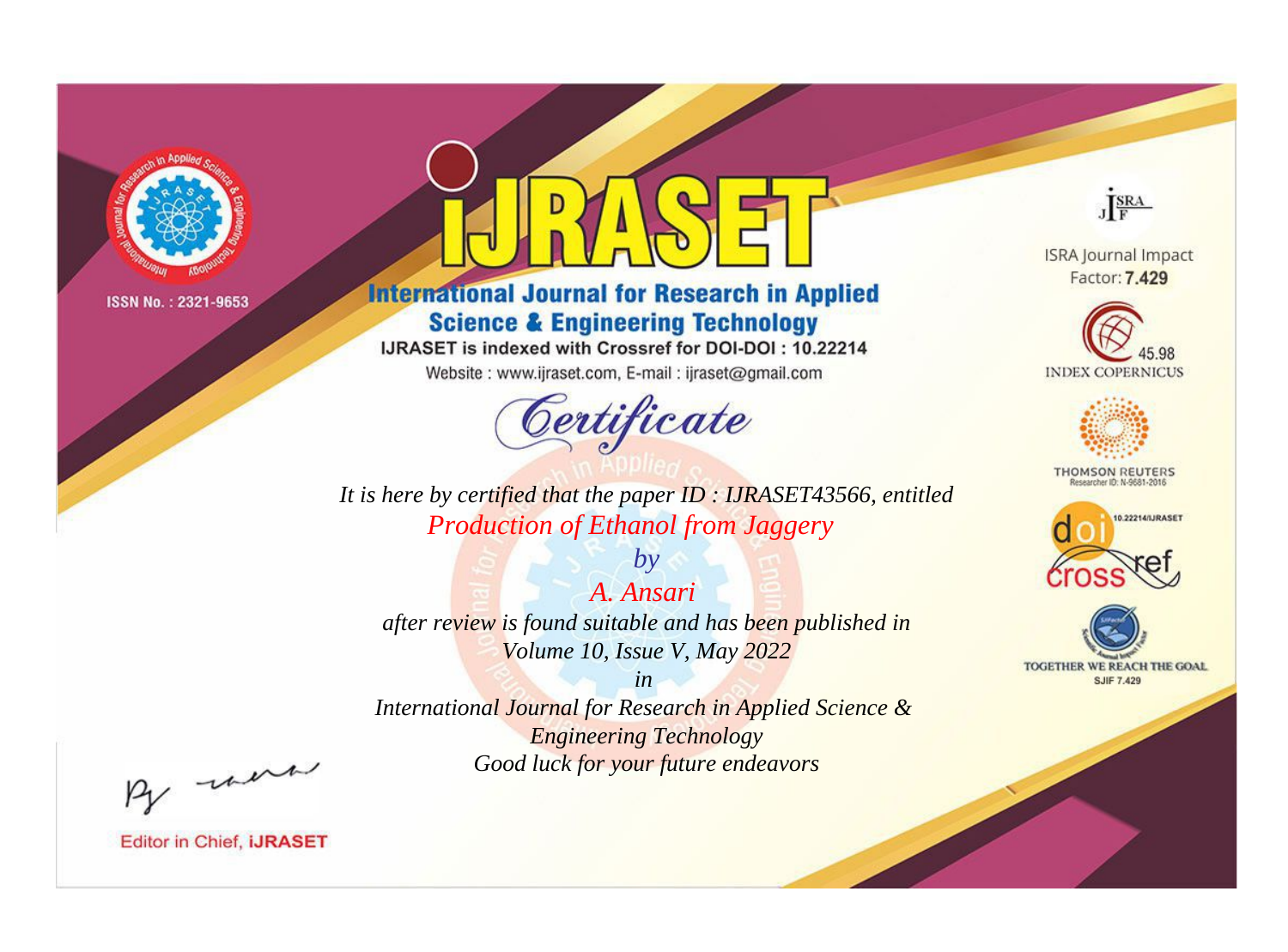

# **International Journal for Research in Applied Science & Engineering Technology**

IJRASET is indexed with Crossref for DOI-DOI: 10.22214

Website: www.ijraset.com, E-mail: ijraset@gmail.com



JERA

**ISRA Journal Impact** Factor: 7.429





**THOMSON REUTERS** 



TOGETHER WE REACH THE GOAL **SJIF 7.429** 

*It is here by certified that the paper ID : IJRASET43566, entitled Production of Ethanol from Jaggery*

*S. Mishra after review is found suitable and has been published in Volume 10, Issue V, May 2022*

*by*

*in* 

*International Journal for Research in Applied Science & Engineering Technology Good luck for your future endeavors*

By morn